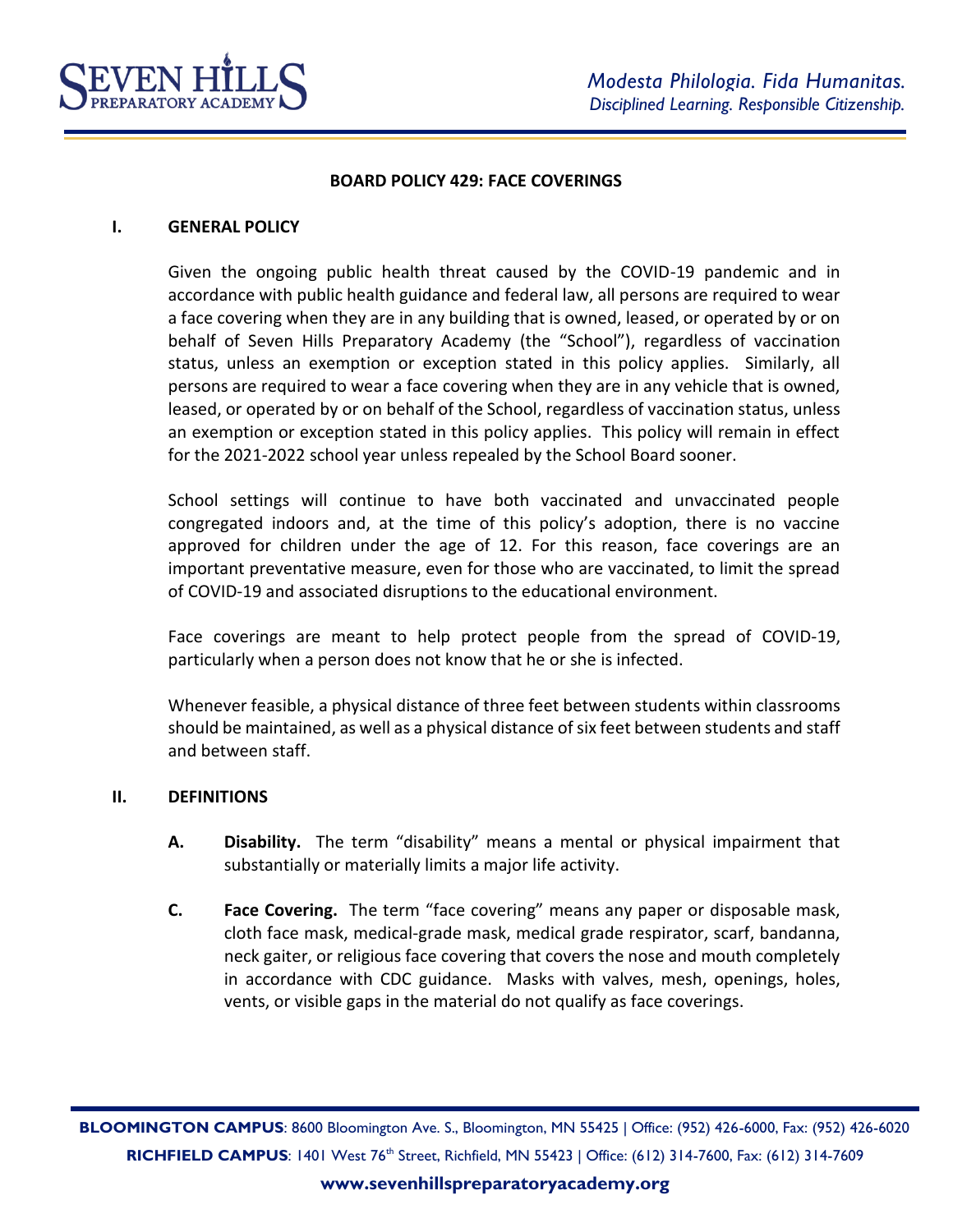

- **D. Face Shield.** The term "face shield" means a clear plastic barrier that covers the face, extends below the chin, and wraps around the sides of the face to the ears. A face shield may not have an exposed gap between the forehead and the shield's headpiece.
- **E. Medical Authority.** For purposes of this policy, the term "medical authority" means a medical doctor, clinical psychologist, physician assistant, or nurse practitioner who has seen or treated the student or employee in question.
- **F. Medical Condition.** For purposes of this policy, the term "medical condition" means a disease, illness, injury, or physiologic, mental, or psychological disorder. A biological or psychological state that is within the range of normal human variation is not a medical condition.
- **G. Parent.** For purpose of this policy, the term "parent" means the legal parent, legal guardian, or conservator of a child who is under the age of eighteen. A student who is eighteen years of age or older is considered to be a "parent" for purposes of this policy, unless a court has found that the student is incompetent and has appointed a conservator for the student.
- **H. Visitor.** For purposes of this policy, the term "visitor" means any person other than a student or employee of the School. The term visitor includes, but is not limited to, parents, community members, vendors, and contractors.

## **III. EXEMPTIONS**

- **A. Circumstances When a Face Covering Should Not Be Used**
	- 1. **Children under the age of two.** A face covering should not be placed on a child under the age of two.
	- 2. **Incapacitated persons.** A face covering should not be placed on any person who is unconscious, incapacitated, or otherwise unable to remove the face covering without assistance.
- **B. Persons Who Are Exempt from Wearing a Face Covering**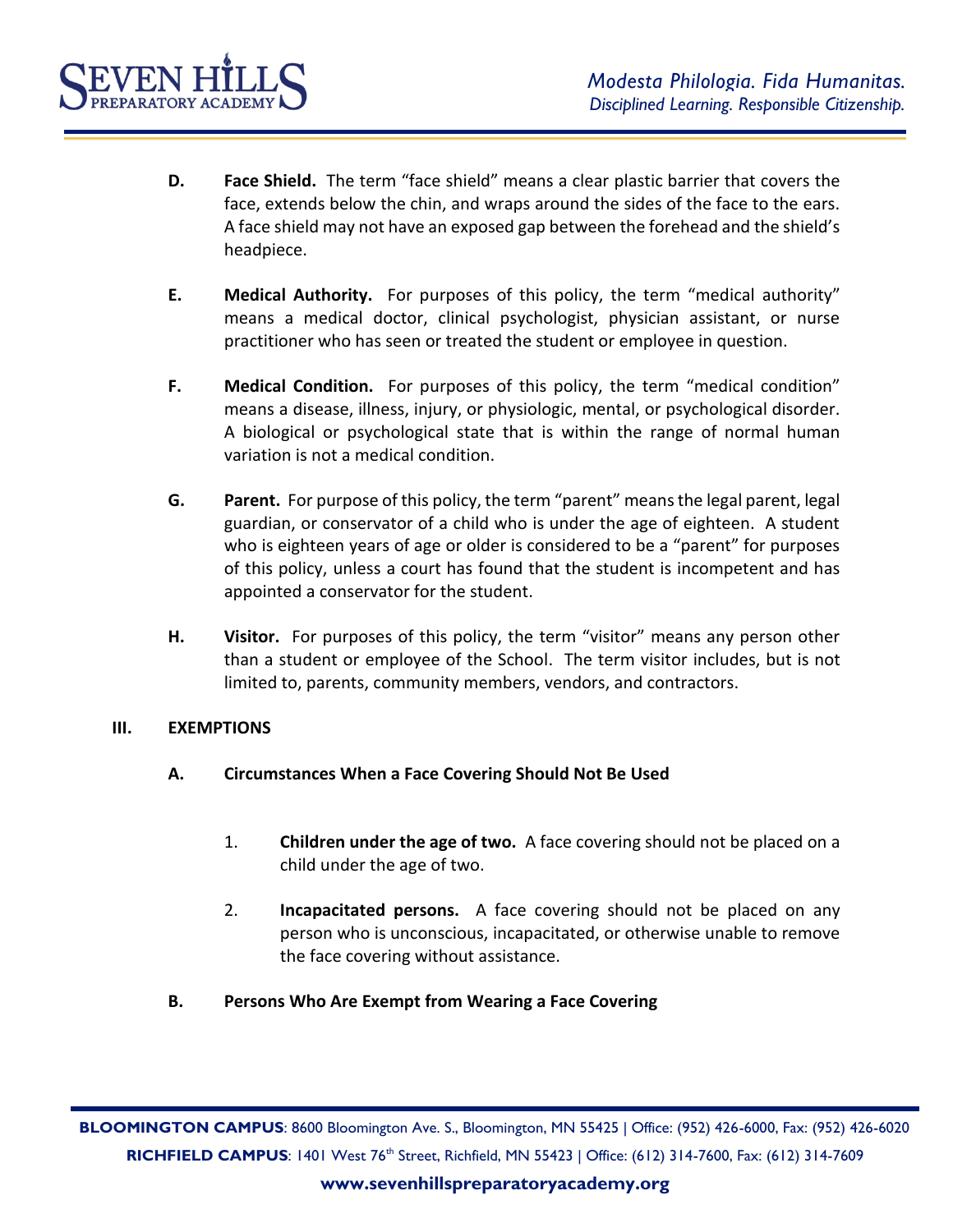

1. **Medical condition, mental health condition, or disability.** A person is not required to wear a face covering if the person cannot wear a face covering or cannot wear a face covering safely due to a medical condition, mental health condition, or disability. This includes a person who has a medical condition that compromises the person's ability to breath.

## **IV. WHEN FACE COVERINGS MAY BE TEMPORARILY REMOVED**

- **A. Child Care and Prekindergarten.** 
	- 1. **Temporary removal permitted when a face covering or a face shield is impracticable.** Nonexempt workers and children who are required to wear a face covering or shield may remove the covering or shield temporarily to engage in certain activities that make wearing a covering or shield impracticable. These activities include:
		- a. Eating or drinking;
		- b. Communicating with an individual who is deaf or hard of hearing;
		- c. Communicating with an individual who has a disability, medical condition, or mental health condition that makes communication with that individual difficult while wearing a face covering;
		- d. Participating in activities where the face covering would get wet; and
		- e. Receiving a service, such as a nursing or medical service, which would be difficult or impossible to perform with a face covering;

## **B. Kindergarten Through Grade 12.**

- 1. **Staff working alone.** Staff may temporarily remove face coverings when working alone (such that social distancing is maintained), including when alone in an office, classroom, school vehicle, cubicle with walls or barriers (including plexiglass) that are at least face level, or other enclosed work area.
- 2. **Temporary removal permitted when a face covering or a face shield is impracticable.** Any person who is in a school building or office may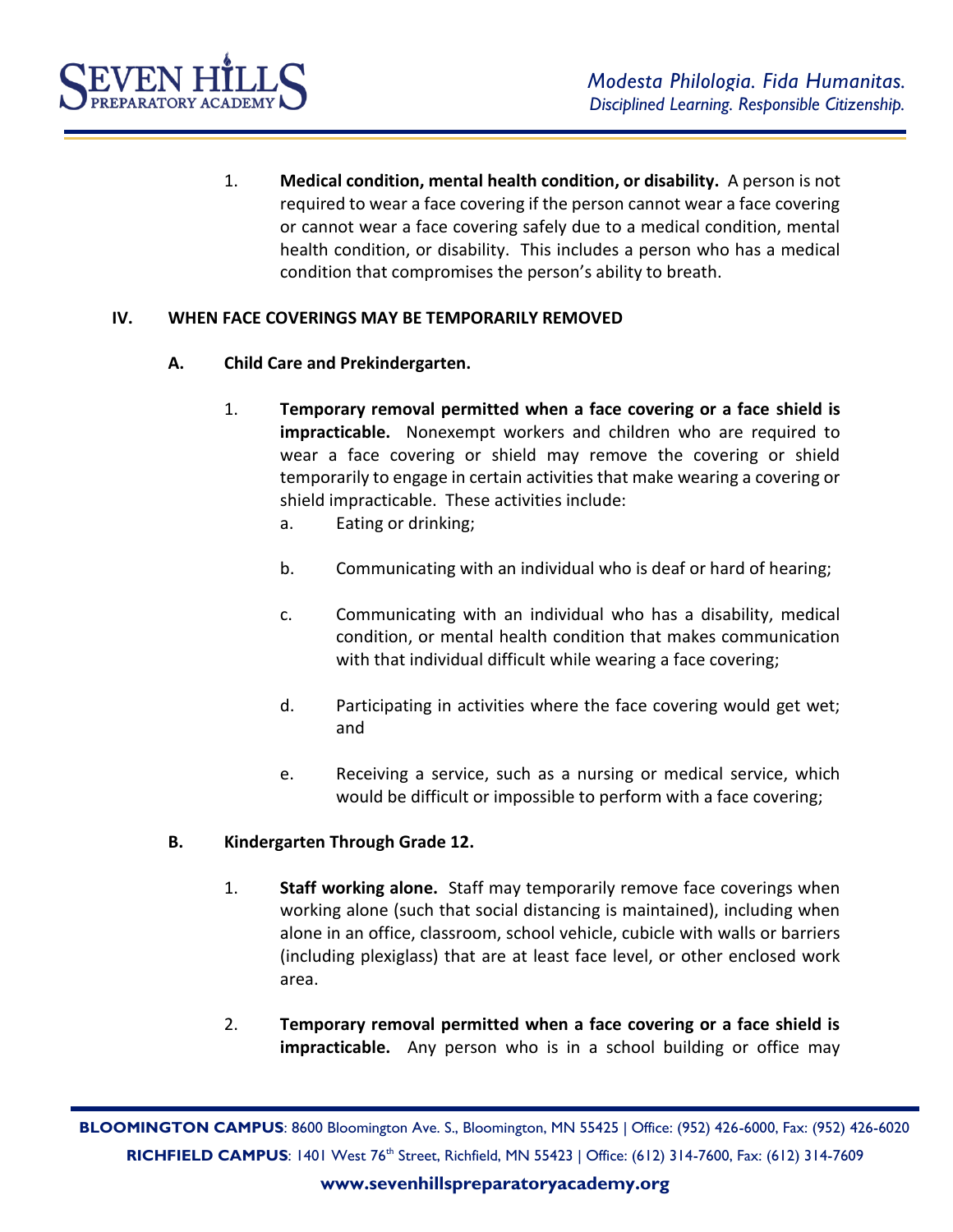

 $\overline{a}$ 

temporarily remove a face covering or face shield in the following situations, provided that social distancing of at least six feet (or more, if specified below) is maintained, to the extent possible:

- a. When eating or drinking;
- b. When playing musical instruments that make wearing a face covering difficult or impracticable, provided that six feet of social distancing is maintained, to the extent possible; $1$
- c. When asked to remove the covering for identification purposes, such as when a person enters a school building during the school day and a staff member asks the person to remove the face covering briefly for the purposes of verifying the person's identity;
- d. When communicating with an individual who is deaf or hard of hearing or who has a disability, medical condition, or mental health condition that makes communication with a face covering difficult;
- e. When participating in activities, such as swimming or showering, that would cause the face covering to become wet; and
- f. When receiving a service including nursing, medical, or personal care services – that cannot be performed or would be difficult to perform when the individual receiving the service is wearing a face covering.

## **V. WHEN FACE SHIELDS ARE PERMITTED AS AN ALTERNATIVE TO FACE COVERINGS**

- **A. Students.** A nonexempt student may use a face shield as an alternative to a face covering if:
	- 1. The student is unable to tolerate a face covering due to a developmental, behavioral, or medical condition; or
	- 2. A face covering would interfere with religious attire that is worn as part of a sincerely held religious belief.

 $1$  Depending on the activity, face shields should also be considered as an alternative if six feet of physical distance cannot be consistently maintained.

**BLOOMINGTON CAMPUS**: 8600 Bloomington Ave. S., Bloomington, MN 55425 | Office: (952) 426-6000, Fax: (952) 426-6020 **RICHFIELD CAMPUS**: 1401 West 76<sup>th</sup> Street, Richfield, MN 55423 | Office: (612) 314-7600, Fax: (612) 314-7609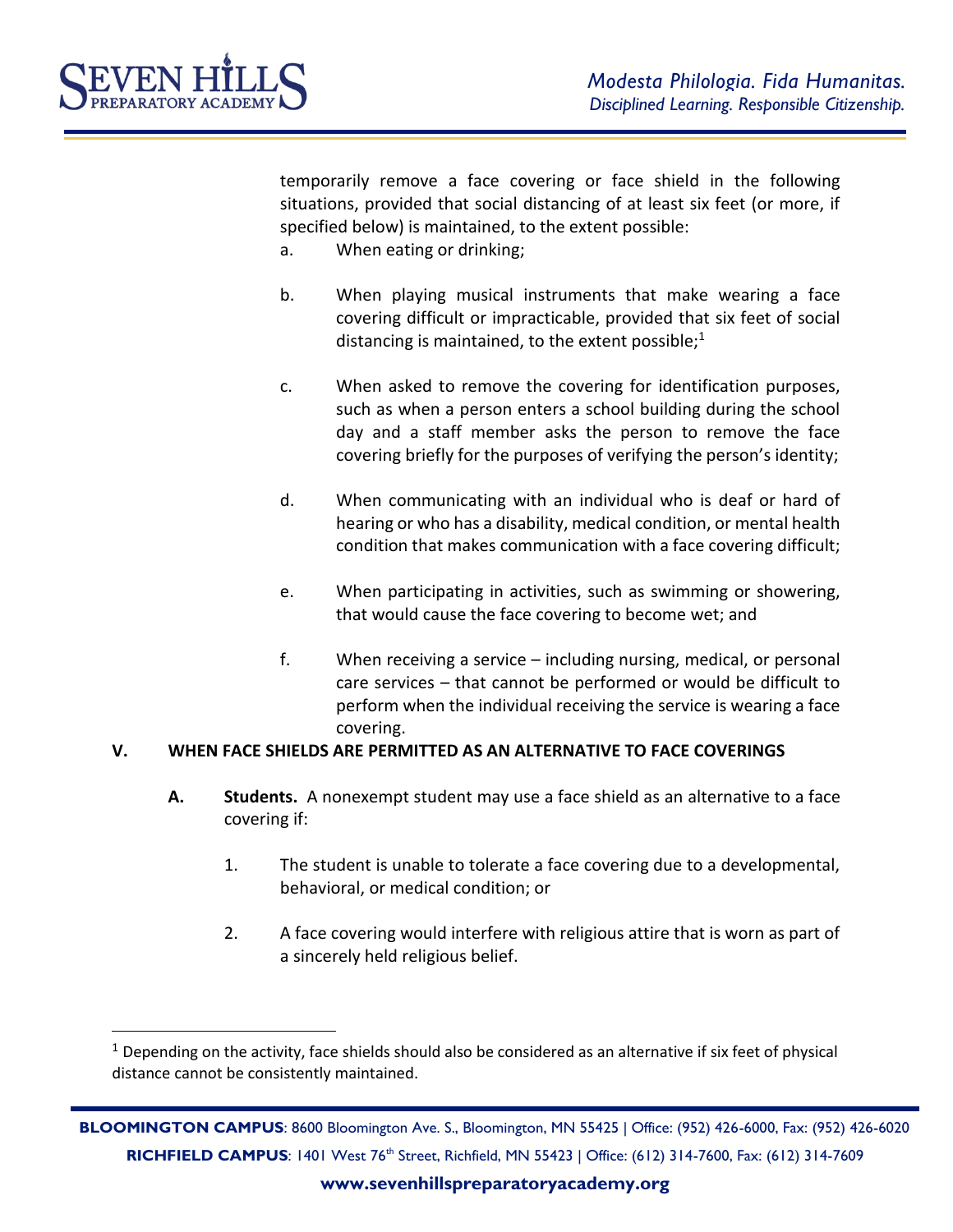

- **B. Employees.** A nonexempt employee may use a face shield as an alternative to a face covering with approval from an administrator if:
	- 1. The employee is a teacher and a face covering would impede the educational process;
	- 2. The employee is a staff member who is providing direct student support services and a face covering would interfere with the services that are being provided;
	- 3. The employee has a disability or medical condition that prevents the employee from wearing a face covering;
	- 4. A face covering would interfere with religious attire that is worn as part of a sincerely held religious belief; or
	- 5. A face covering would create a job hazard for the employee or others, if approved by an administrator based on local, state, or federal laws, requirements, or workplace safety and health standards and guidelines
- **C. Visitors.** A visitor may use a face shield as an alternative to a face covering if:
	- 1. The visitor states that he or she cannot wear a face covering due to a medical condition, mental health condition, or disability; or
	- 2. A face covering would interfere with religious attire that is worn by the visitor as part of a sincerely held religious belief.

## **VI. PROCEDURES FOR DETERMINING WHETHER AN EXEMPTION APPLIES OR WHETHER AN INDIVIDUAL MAY WEAR A FACE SHIELD INSTEAD OF A FACE COVERING**

**A. Students**. If a parent states that a student is exempt from wearing a face covering under this policy because the student cannot wear a face covering or cannot safely wear a face covering due to a medical condition, mental health condition, or disability, or if the parent states that a student is unable to tolerate a face covering because of a developmental, behavioral, or medical condition, the School will require the parent to submit documentation from a medical authority that the student has such a condition or disability and needs to be exempted from wearing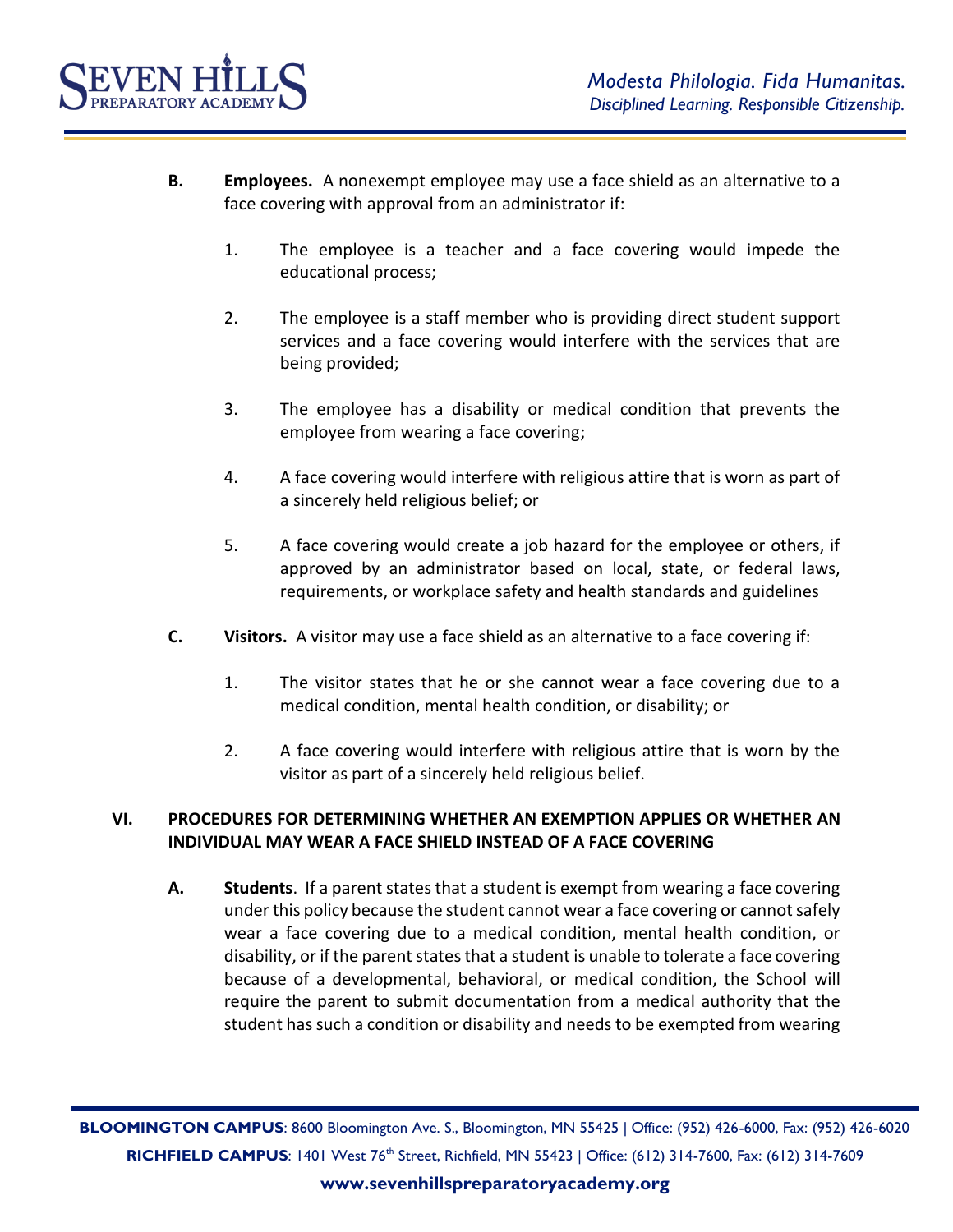

a face covering. The documentation from the medical authority must also state whether the student can wear a face shield.

- 1. **Exception.** The School will not require a parent to submit documentation from a medical authority if the School already has reliable information showing that the student cannot wear a face covering or cannot safely wear a face covering due to a medical condition, mental health condition, or disability, or if the School already has reliable information showing that the student is unable to tolerate a face covering because of a developmental, behavioral, or medical condition.
- 2. **Religious reasons.** The School will not require documentation if a parent or student over the age of fourteen states that a face covering would interfere with religious attire that is worn by the student as part of a sincerely held religious belief. The School may consider whether the student wore the same or similar religious attire before the COVID-19 pandemic began.
- 3. **Determination.** In determining whether a student is exempt from wearing a face covering, the School will consider the parent's request, any documentation the School receives from a medical authority, and all reliable information in the student's educational records. The School may also consider and give weight to the knowledge of certified staff members who have taught or worked with the student.
	- a. If the School determines that the student is exempt from wearing a face covering or is unable to tolerate a face covering because of a developmental, behavioral, or medical condition, the School will determine whether the student can wear a face shield.
	- b. If the School determines that the student is unable to wear a face covering or a face shield because of a medical condition, mental health condition, or disability, the School will consider other options for reducing the potential spread of COVID-19. Such options may include, but are not limited to, using plexiglass barriers around the student's desk, maintaining more than six feet of physical distance from the student, and providing PPE for staff members who work with the student.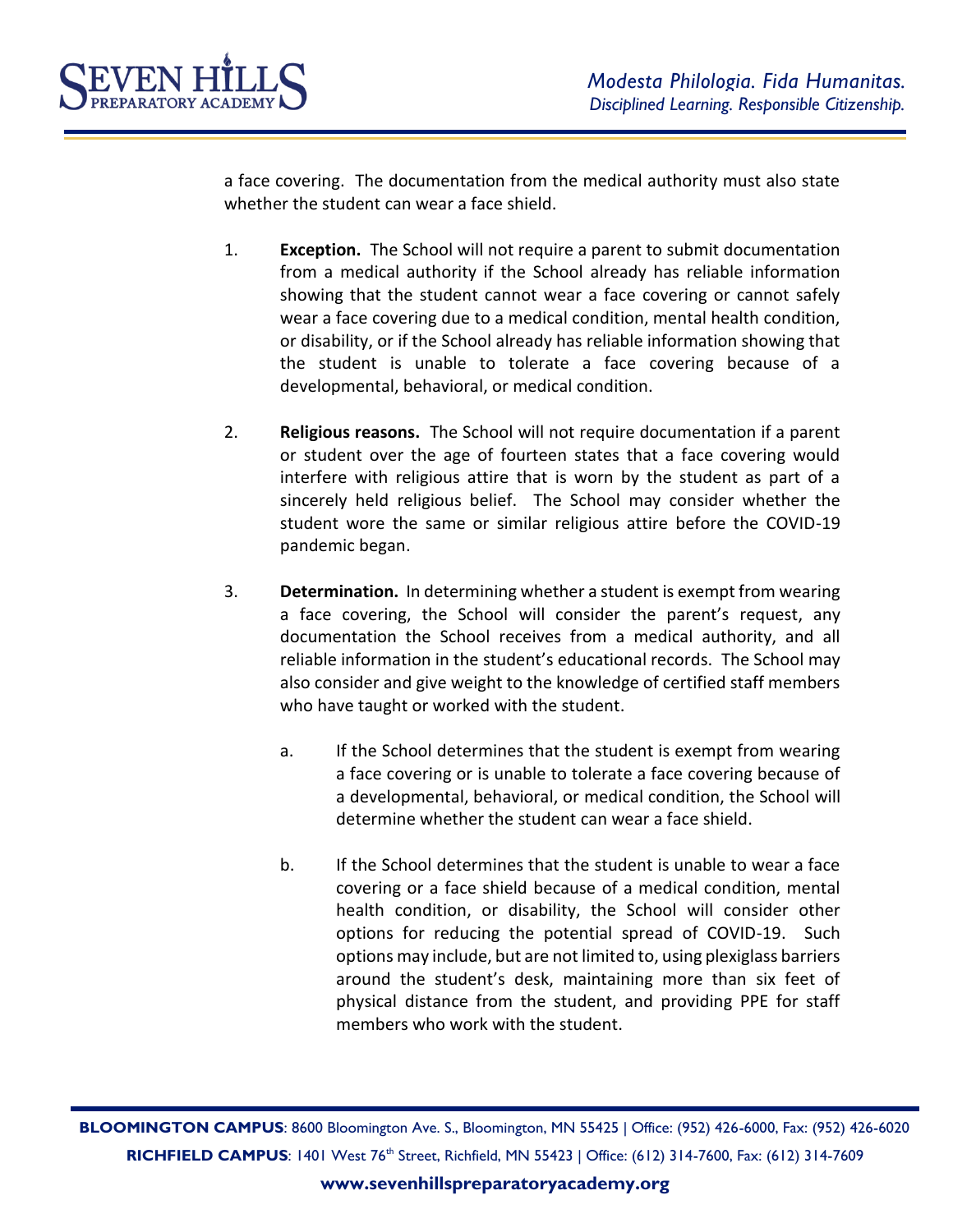- c. If the student has an IEP or Section 504 Plan, the IEP team or Section 504 team is responsible for determining the appropriate placement for the student and any accommodations or supports that may be necessary based on the student's disability. In determining the appropriate placement for the student, the IEP team or Section 504 team should consider the student's individual educational needs and all relevant information, including, but not limited to, whether the student's presence at school, without a face covering or face shield, would create a direct threat of harm to the student or others.
- **B. Employees.** If an employee claims to be exempt from wearing a face covering under this policy, the School will require the employee to submit documentation from a medical authority stating that the employee cannot wear a face covering or cannot safely wear a face covering due to a medical condition, mental health condition, or disability.
	- 1. **Exception.** The School will not require an employee to submit documentation from a medical authority if the School already has reliable information showing that the employee cannot wear a face covering or cannot safely wear a face covering due to a medical condition, mental health condition, or disability.
	- 2. **Religious reasons.** The School will not require documentation if an employee states that a face covering would interfere with religious attire that is worn by the employee as part of a sincerely held religious belief. The School may consider whether the employee wore the same or similar religious attire before the COVID-19 pandemic began.
	- 3. **Determination.** In determining whether an employee is exempt from wearing a face covering because of a medical condition, mental health condition, or disability, the School will consider the employee's request, any documentation the School receives from a medical authority, and all reliable information the School maintains about the employee.
		- a. If the School determines that the employee has or may have a disability, the School will engage in an interactive process with the employee.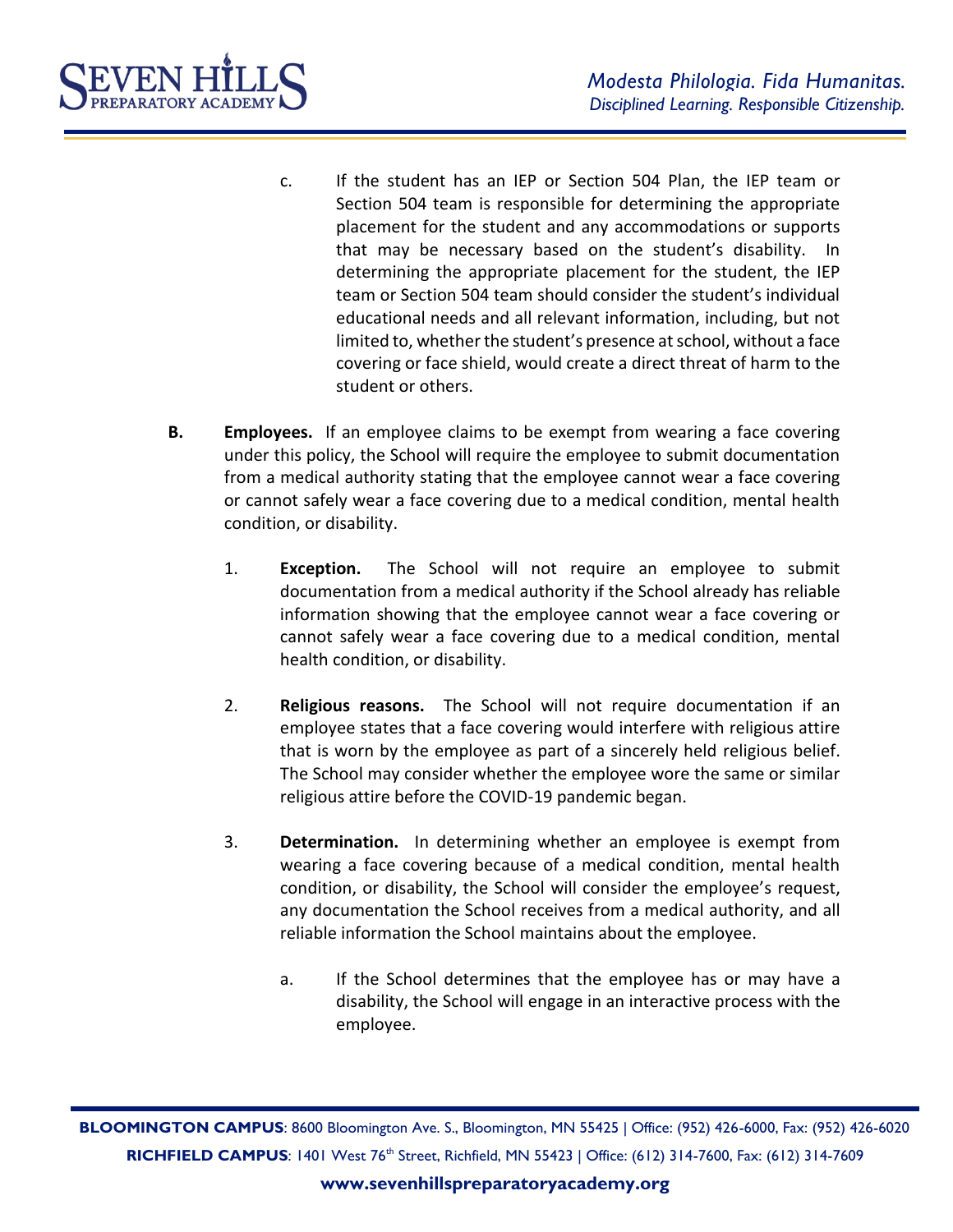

- b. If the School determines that the employee is unable to wear a face covering or a face shield because of a medical condition, mental health condition, or disability, the School will consider other options for reducing the potential spread of COVID-19. Such options may include, but are not limited to, using plexiglass barriers around the employee's work area and maintaining more than six feet of physical distance from others.
- c. The School is not required to create a remote work assignment, to create a light duty position, or to excuse an employee from performing the essential functions of the job.
- **C. Visitors.** If a visitor is not wearing a face covering while in a building that is owned, leased, or operated by the School, a staff member will inform the visitor of the face covering requirement and, if available, offer a face covering and request that the visitor put it on. If the visitor refuses and claims that he or she is entitled to an exemption from the face covering requirement, the staff member will contact an administrator to determine whether the visitor should be permitted in the building or should be required to leave. Visiting a building that is owned, leased, or operated by the School is a privilege, not a right. Based on the risk of harm that a visitor without a face covering or face shield creates when students and staff members are present for educational purposes, including the risk of a widespread outbreak that could close the schools, building administrators and other school officials may require a visitor to leave the premises if the visitor refuses to wear a face covering or face shield, or if the visitor refuses to maintain social distancing of at least six feet when students or staff are present for educational purposes. If the visitor refuses to leave, the school official, or a designee, should contact law enforcement.
- **D. School Board Meetings.** Face coverings are generally required at school board meetings, regardless of where the meetings are held.
	- 1. **Exception for medical condition or disability**. If a person asserts that he or she cannot wear a face covering or cannot safely wear a face covering due to a medical condition, mental health condition, or disability, the School will seek to accommodate the person by allowing the person to wear a face shield. If the person refuses to wear a face shield, the School may seek to accommodate the person by allowing the person to watch the meeting from a remote location. Individuals are encouraged to contact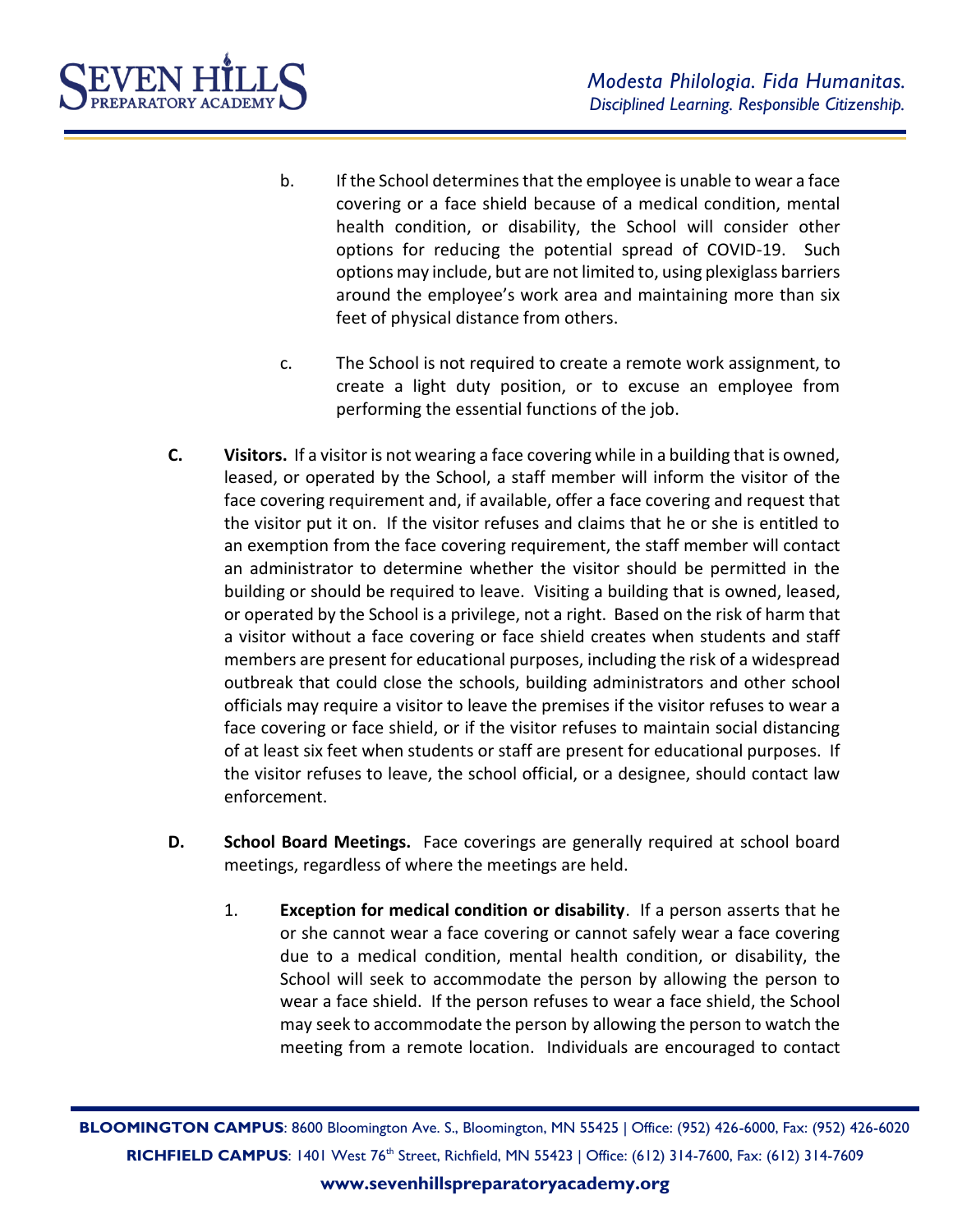

the superintendent's office at least twenty-four hours in advance of a school board meeting if they want the School to establish a separate remote location for the person to view the meeting.

## **VII. POSTING, TRAINING, SUPPORT, AND ACCESS**

- **A. Posting.** The requirement to wear a face covering will be conspicuously posted in the entryway of each building that is owned, leased, or operated by the School. Additionally, this policy will be posted in each building and posted on the School's website.
- **B. Training.** The School will provide training to staff and students on the requirements of this policy. The training will address the proper use of face coverings in School buildings and vehicles, and will reinforce the importance of using face coverings, face shields, and social distancing to prevent the spread of COVID-19. The training will also seek to facilitate understanding in the school community about the exemptions and exceptions stated in this policy, including the legitimate reasons why some staff members and some students cannot wear face coverings. Additionally, the training will seek to combat any stigma associated with wearing or not wearing face coverings and will emphasize to students and staff that bullying or harassment related to the wearing of a face covering is prohibited and may result in discipline up to and including suspension, expulsion, or discharge.
- **C. Support.** School staff members will provide support and guidance to a student who cannot wear a face covering due to a medical condition, mental health condition, or disability and to a student who cannot wear a face covering because the student qualifies to wear a face shield instead of a face covering (i.e. the student is unable to wear a face covering due to a medical condition, mental health condition, or disability or a face covering would interfere with religious attire that is worn is part of a sincerely held religious belief).
- **D. Access to Face Coverings.** To the extent practicable, the School will maintain an extra supply of face coverings for students and employees who forget to bring them.

### **VIII. COMPLIANCE**

**A. Compliance with Other Policies.**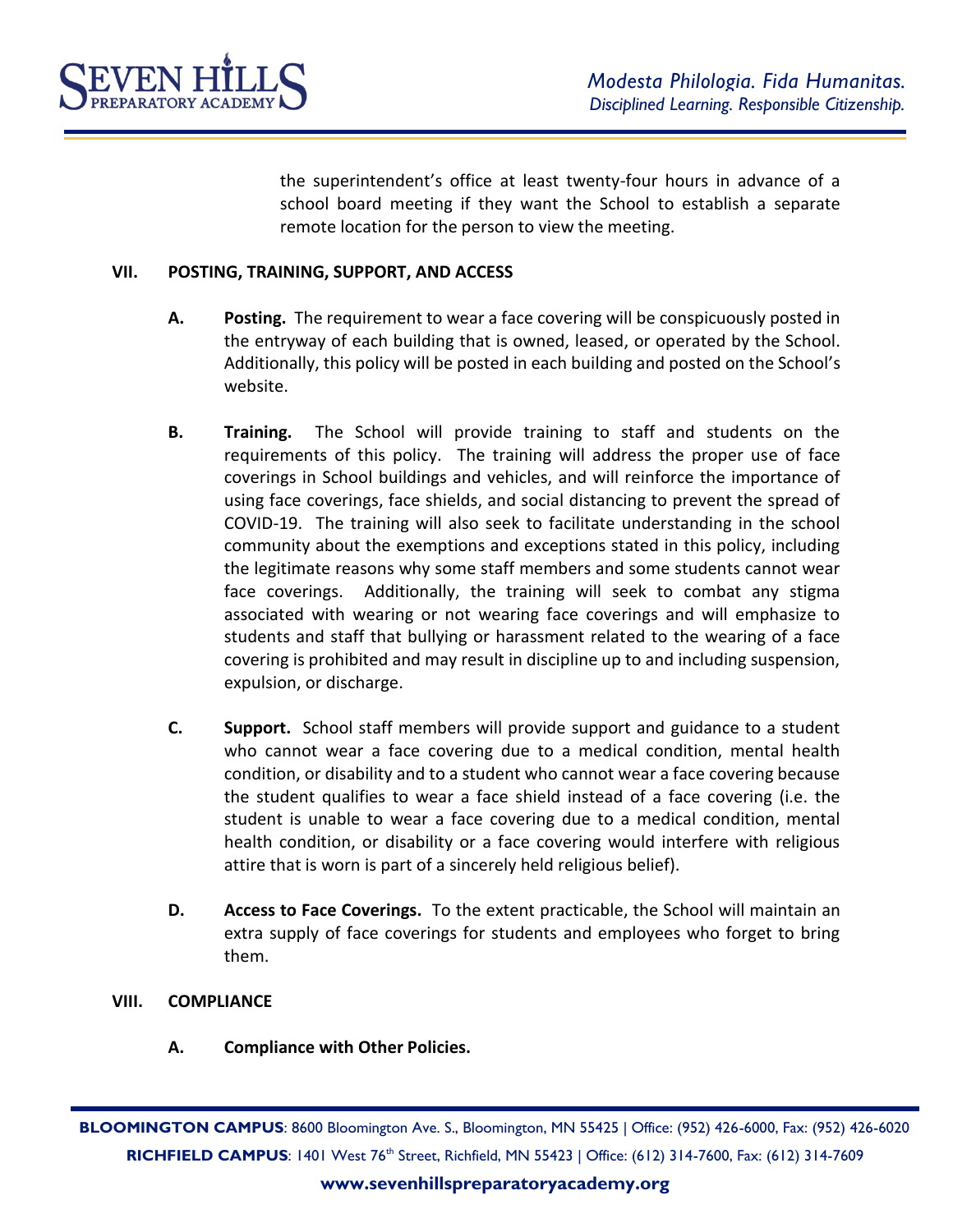

- **1. Compliance with dress code.** All face coverings must comply with the School's dress code requirements for clothing. Face coverings may not promote or contain images of items that are illegal for minors or items that minors are prohibited from possessing on school property. Additionally, face coverings must not contain images or messages that are: (1) vulgar; (2) obscene; (3) threatening; (4) incite violence; or (5) reasonably likely to create a material and substantial disruption at school. The School's dress code policy may not be interpreted to prohibit the wearing of any face covering or shield required under this policy. To the extent that any conflict exists between the two policies, this policy controls.
- **2. No bullying or harassment.** No student, employee, or visitor may wear a face covering that violates any School policy, including, but not limited to, the School's policy prohibiting bullying and the School's policies prohibiting harassment and other forms of discrimination based on protected class status. Additionally, no student, employee, or visitor may bully, unlawfully harass, or unlawfully discriminate against any student or employee because the student or employee is wearing a face covering or a face shield, or is exempt from wearing a face covering or a face shield.
- **B. Discipline of Students.** This policy contains reasonable school board regulations. Any student who willfully violates this policy is subject to discipline. The School will administer such discipline in accordance with the Minnesota Pupil Fair Dismissal Act.
	- 1. **Exempt students.** School administrators may not dismiss an exempt student who does not wear a face covering.
	- 2. **Nonexempt students.** School administrators may dismiss nonexempt students who refuse to wear a face covering, but suspension is strongly discouraged as a first step. School administrators are encouraged to take the following steps in addressing a student's refusal to wear a face covering:
		- a. Offer the student a face covering, if available, and give the student an opportunity to explain why he or she is refusing to wear a face covering. In accordance with Section VI of this policy, determine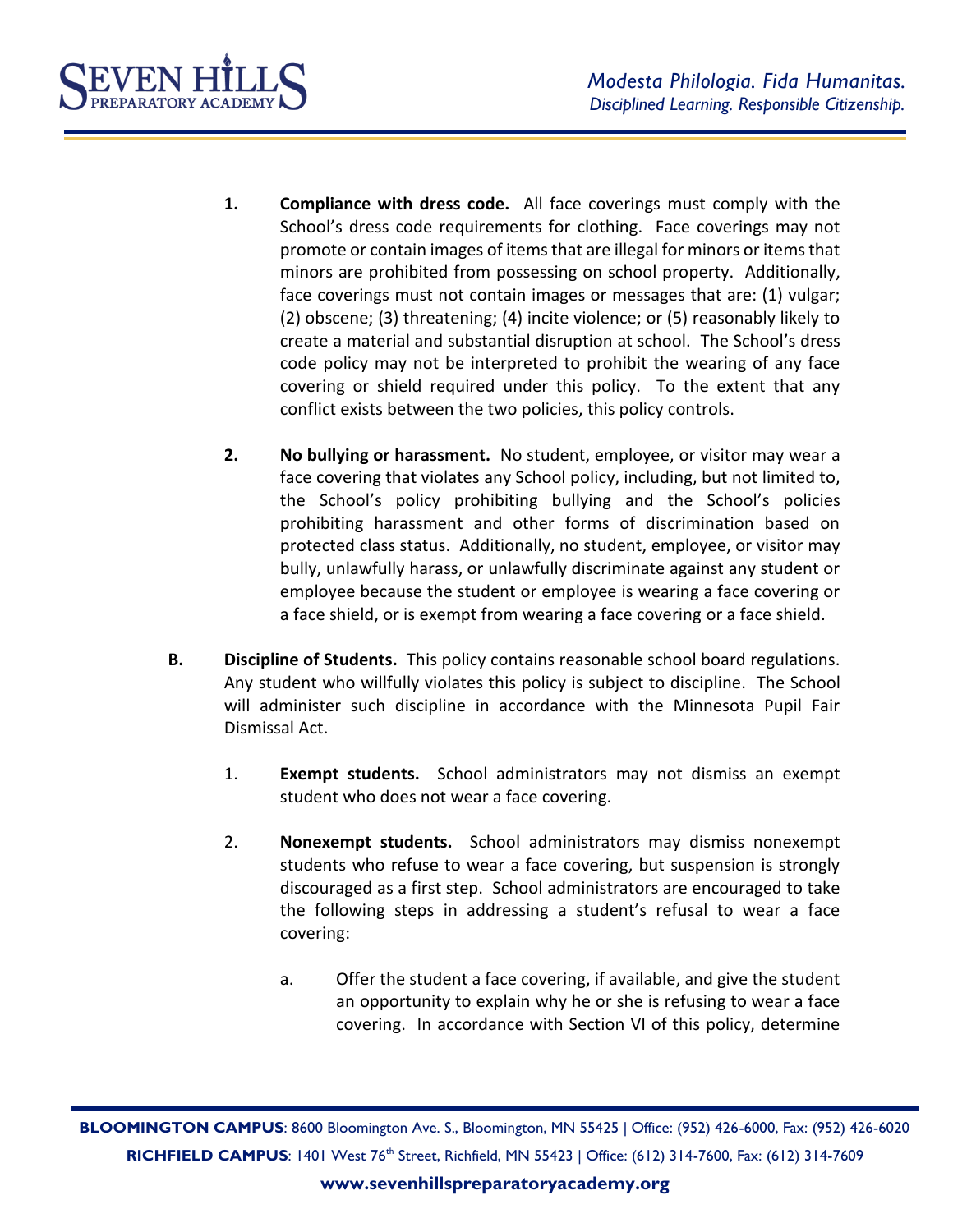

whether an exemption applies or whether the student may wear a face shield instead of a face covering.

- b. If the school administrator determines that the student is not exempt and that no other exception applies, the school administrator should direct the student to wear the face covering and inform the student that failure to comply with the directive will be considered to be insubordination, which is a ground for dismissal. If the student persists in refusing to wear a face covering, the school administrator may send the student home for the remainder of the school day and direct the student to wear a face covering upon returning to school, including entry on any School vehicles.
- c. If the student returns to school the following day and persists in refusing to wear a mask, the school administrator may suspend the student for one school day by following the procedures stated in the Pupil Fair Dismissal Act. The school administrator should warn the student that another violation will result in a three-day suspension. The school administrator, or a designee, should also contact the student's parent to discuss the matter.
- d. If the student returns to school after the suspension and persists in refusing to wear a mask, the school administrator may suspend the student for three school days by following the procedures stated in the Pupil Fair Dismissal Act. The school administrator should warn the student that another violation will result in a suspension of at least ten school days along with the initiation of expulsion proceedings. The school administrator, or a designee, should also contact the student's parent to discuss the matter.
- e. If the student returns to school after the suspension and persists in refusing to wear a mask, the school administrator may suspend the student for ten school days, which may be extended to fifteen days for a general education student, while initiating expulsion proceedings. The school administrator, or a designee, should also contact the student's parent to discuss the matter. (Note: Special education students are entitled to receive a free appropriate public education beginning on the tenth cumulative day of suspension.)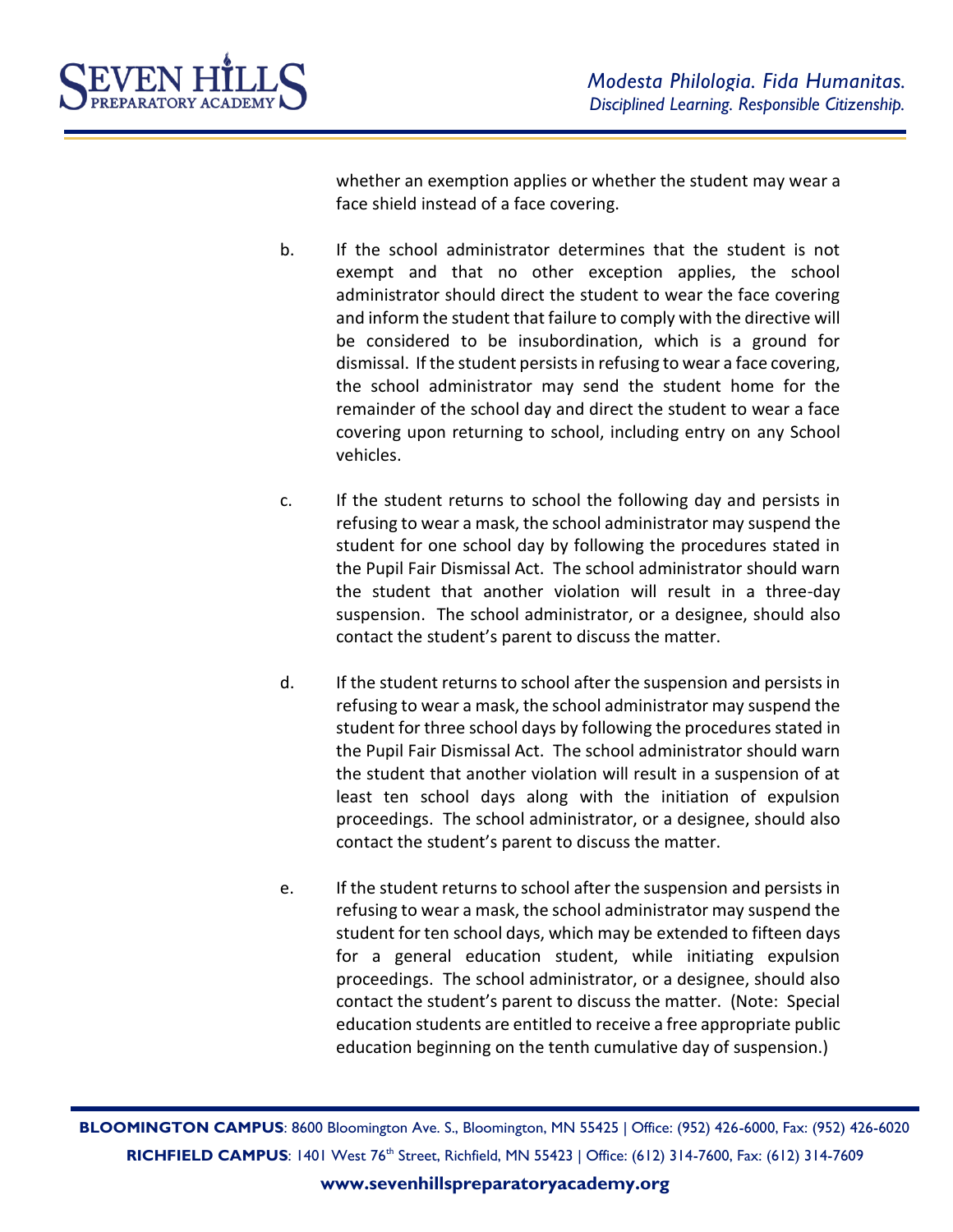

# **C. Discipline of Employees**

- 1. **Exempt employees.** School administrators may not discipline an exempt employee who does not wear a face covering.
- 2. **Nonexempt employees.** School administrators may discipline nonexempt employees who refuse to wear a face covering. Employees must understand the importance of complying with School policies because employees serve as a role model for students. School administrators are encouraged to take the following steps in addressing an employee's refusal to wear a face covering:
	- a. If available, offer the employee a face covering and give the employee an opportunity to explain why he or she is refusing to wear a face covering. In accordance with Section VI of this policy, determine whether an exemption applies or whether the employee may wear a face shield instead of a face covering.
	- b. If the school administrator determines that the employee is not exempt and that no other exception applies, the school administrator should direct the employee to wear a face covering and inform the employee that failure to comply with the directive will be deemed to be insubordination, which is a ground for discipline up to and including immediate discharge. If the employee persists in refusing to wear a face covering, the school administrator may suspend the employee without pay for one duty day and direct the employee, in writing, to wear a face covering upon returning to work for the School. In issuing the suspension, the school administrator must comply with any applicable requirements set forth in any employment contract, Board policy, or labor contract.
	- c. If the employee returns to work following the suspension and persists in refusing to wear a mask, the school administrator should consult with the superintendent about taking further disciplinary action up to and potentially including immediate discharge.